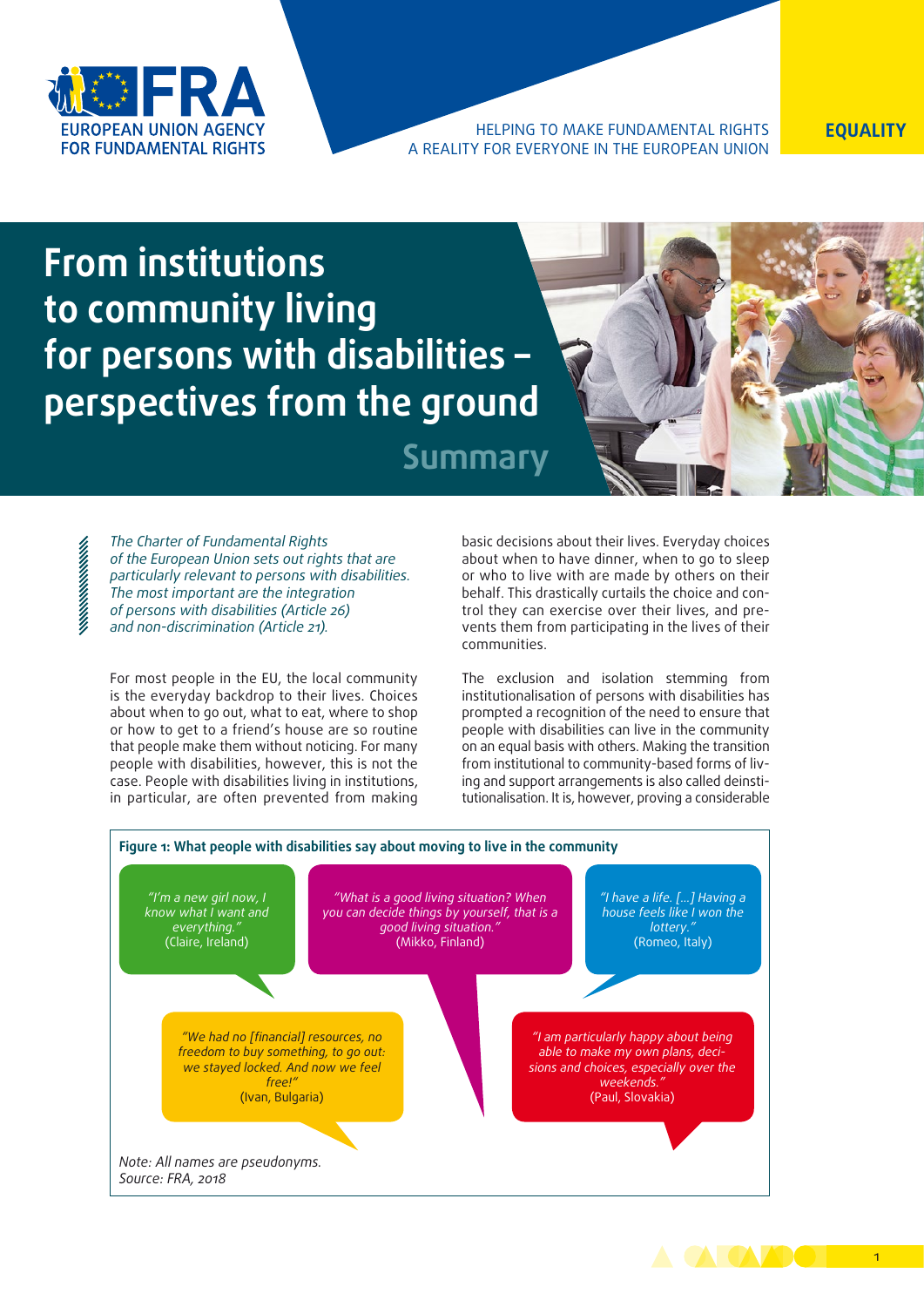challenge for EU Member States.1 Concerns over cost, the impact on staff currently working in institutions, poor coordination between different levels and sectors of government, lack of knowledge about how to implement the transition in practice and a residual perception that many people with disabilities are 'unable' to live in the community each impede efforts to achieve independent living.

The European Union Agency for Fundamental Rights (FRA) wanted to contribute to making steps to implement deinstitutionalisation more effective, by capturing concrete evidence of what is and what is not working on the ground. To do this, the agency conducted extensive fieldwork research in five EU Member States (Bulgaria, Finland, Ireland, Italy and Slovakia) at different stages of the deinstitutionalisation process. The fieldwork aimed to give actors involved in the deinstitutionalisation process – from national policymakers to persons with disabilities, and the staff of institutional and community-based services – the opportunity to share their knowledge, experiences and perceptions of what drives the process forward, and the barriers that hold it back. The [Annex](#page-9-0) gives an overview of the key drivers and barriers emerging from the research.

This summary report presents the key findings of that fieldwork and the FRA opinions stemming from them. The main report, *From institutions to com‑ munity living for persons with disabilities: perspec‑ tives from the ground*, presents the detailed findings of the fieldwork. In addition, the five national case studies that accompany the main report present the results of the fieldwork in each country.<sup>2</sup>

## What is deinstitutionalisation?

Article 19 of the United Nations (UN) Convention on the Rights of Persons with Disabilities (CRPD) sets out the right of people with disabilities to live independently and be included in the community. This report shortens the name of the right to 'the right to independent living'. Article 19 lies at the heart of the convention and is the core global standard for

independent living. It spells out explicitly that people with disabilities, regardless of the type and severity of their impairment, have an equal right to live independently and be included in the community.

Article 19 of the CRPD sets out a positive vision of "living in the community, with choices equal to others". It contrasts "living in the community" with "isolation or segregation from the community", and breaks down "full inclusion and participation" of persons with disabilities into three elements:

- **Choice:** having the opportunity to choose one's place of residence and where and with whom to live, on an equal basis with others. This includes choice of the way any support is provided (Article 19 (a)).
- **Support:** having access to a range of services, including personal assistance, to support living and inclusion in the community. This support should respect the individual autonomy of persons with disabilities and promote their ability to effectively take part and be included in society (Article 19 (b)).
- **Availability of community services and facilities:** ensuring that existing public services are inclusive of persons with disabilities (Article 19 (c)).3

The CRPD does not specifically mention deinstitutionalisation. However, the Committee on the Rights of Persons with Disabilities (CRPD Committee) has underlined that it is an essential component of fulfilling Article 19, given that "independent living and being included in the community refer to life settings outside residential institutions of all kinds".4 This implies that the choice of where to live set out in Article 19 (a) does not encompass the choice to live in an institutionalised setting, as



<sup>1</sup> See FRA (2017), *[From institutions to community living –](http://fra.europa.eu/en/publication/2017/independent-living-structures)  [Part I: commitments and structures](http://fra.europa.eu/en/publication/2017/independent-living-structures)*, Luxembourg, Publications Office of the European Union (Publications Office); FRA (2017), *[From institutions to community](http://fra.europa.eu/en/publication/2017/independent-living-funding)  [living – Part II: funding and budgeting](http://fra.europa.eu/en/publication/2017/independent-living-funding)*, Luxembourg, Publications Office; FRA (2017), *[From institutions to](http://fra.europa.eu/en/publication/2017/independent-living-outcomes)  [community living – Part III: outcomes for persons with](http://fra.europa.eu/en/publication/2017/independent-living-outcomes)  [disabilities,](http://fra.europa.eu/en/publication/2017/independent-living-outcomes)* Luxembourg, Publications Office; FRA (2012), *[Choice and control: the right to independent living,](http://fra.europa.eu/en/publication/2012/choice-and-control-right-independent-living)*  Luxembourg, Publications Office.

<sup>2</sup> [https://fra.europa.eu/en/country-data/2018/right](https://fra.europa.eu/en/country-data/2018/right-independent-living-case-studies)[independent-living-case-studies.](https://fra.europa.eu/en/country-data/2018/right-independent-living-case-studies)

<sup>3</sup> These three components are analysed in greater depth by the Council of Europe Commissioner for Human Rights (2012), *[The right of people with](https://www.coe.int/t/commissioner/source/prems/RightsToLiveInCommunity-GBR.pdf) [disabilities to live independently and be included in](https://www.coe.int/t/commissioner/source/prems/RightsToLiveInCommunity-GBR.pdf) [the community](https://www.coe.int/t/commissioner/source/prems/RightsToLiveInCommunity-GBR.pdf)*, Strasbourg, Council of Europe; and UN General Assembly (2014), *[Thematic study on the](http://www.ohchr.org/EN/HRBodies/HRC/RegularSessions/Session28/Documents/A_HRC_28_37_ENG.doc) [right of persons with disabilities to live independently](http://www.ohchr.org/EN/HRBodies/HRC/RegularSessions/Session28/Documents/A_HRC_28_37_ENG.doc) [and be included in the community](http://www.ohchr.org/EN/HRBodies/HRC/RegularSessions/Session28/Documents/A_HRC_28_37_ENG.doc)*, A/HRC/28/37, 12 December 2014.

<sup>4</sup> See, in particular, CRPD Committee (2017), *[General](http://tbinternet.ohchr.org/_layouts/treatybodyexternal/Download.aspx?symbolno=CRPD/C/GC/5&Lang=en) [comment No. 5 \(2017\) on living independently and](http://tbinternet.ohchr.org/_layouts/treatybodyexternal/Download.aspx?symbolno=CRPD/C/GC/5&Lang=en) [being included in the community](http://tbinternet.ohchr.org/_layouts/treatybodyexternal/Download.aspx?symbolno=CRPD/C/GC/5&Lang=en)*, CRPD/C/GC/5, 27 October 2017, para. 16 (c). Many organisations, including FRA, submitted [written comments on the](http://www.ohchr.org/EN/HRBodies/CRPD/Pages/WSArticle19.aspx) [draft](http://www.ohchr.org/EN/HRBodies/CRPD/Pages/WSArticle19.aspx) General Comment.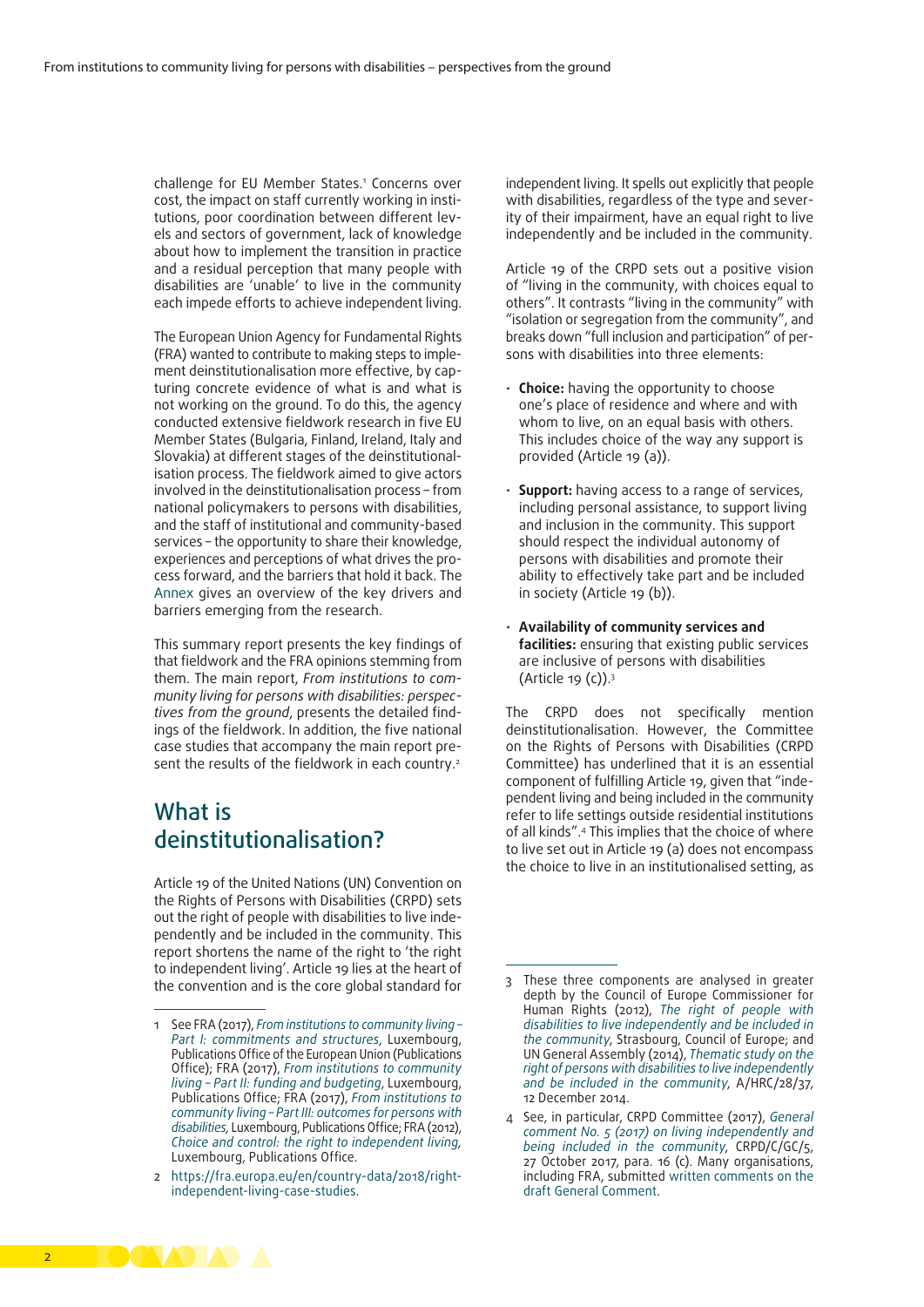these should be replaced with "independent living support services".5

There is no internationally accepted definition of deinstitutionalisation. The UN Office of the High Commissioner for Human Rights (OHCHR) has described it as "a process that provides for a shift in living arrangements for persons with disabilities, from institutional and other segregating settings to a system enabling social participation where services

are provided in the community according to individual will and preference."6 Services provided in the community – or community-based services – include personal assistance, housing adaptations, technical aids and assistive devices, peer support and counselling, and help with household tasks, among other things.7 This summary report uses 'the transition from institutional to community-based support' interchangeably with 'deinstitutionalisation'.

5 CRPD Committee (2017), *[General comment No. 5](http://tbinternet.ohchr.org/_layouts/treatybodyexternal/Download.aspx?symbolno=CRPD/C/GC/5&Lang=en) [\(2017\) on living independently and being included](http://tbinternet.ohchr.org/_layouts/treatybodyexternal/Download.aspx?symbolno=CRPD/C/GC/5&Lang=en) [in the community](http://tbinternet.ohchr.org/_layouts/treatybodyexternal/Download.aspx?symbolno=CRPD/C/GC/5&Lang=en)*, CRPD/C/GC/5, 27 October 2017, para. 42. See also many of the submissions to the CRPD Committee on its draft General Comment.

<sup>7</sup> See European Expert Group on the transition from institutional to community-based care (EEG) (2012), *[Common European Guidelines on the transition from](https://deinstitutionalisation.com/eeg-publications/) [institutional to community-based care](https://deinstitutionalisation.com/eeg-publications/)*, Chapter 4; and CRPD Committee (2017), *[General Comment No. 5 –](http://tbinternet.ohchr.org/_layouts/treatybodyexternal/Download.aspx?symbolno=CRPD/C/GC/5&Lang=en) [Article 19: Living independently and being included](http://tbinternet.ohchr.org/_layouts/treatybodyexternal/Download.aspx?symbolno=CRPD/C/GC/5&Lang=en) [in the community](http://tbinternet.ohchr.org/_layouts/treatybodyexternal/Download.aspx?symbolno=CRPD/C/GC/5&Lang=en)*, CRPD/C/GC/5, 27 October 2017.



<sup>6</sup> UN General Assembly (2014), *[Thematic study on the](http://www.ohchr.org/EN/HRBodies/HRC/RegularSessions/Session28/Documents/A_HRC_28_37_ENG.doc) [right of persons with disabilities to live independently](http://www.ohchr.org/EN/HRBodies/HRC/RegularSessions/Session28/Documents/A_HRC_28_37_ENG.doc) [and be included in the community](http://www.ohchr.org/EN/HRBodies/HRC/RegularSessions/Session28/Documents/A_HRC_28_37_ENG.doc)*, A/HRC/28/37, 12 December 2014, para. 25; and FRA (2017), *[From](http://fra.europa.eu/en/publication/2017/independent-living-funding) [institutions to community living – Part II: funding and](http://fra.europa.eu/en/publication/2017/independent-living-funding) [budgetin](http://fra.europa.eu/en/publication/2017/independent-living-funding)*g, Luxembourg, Publications Office.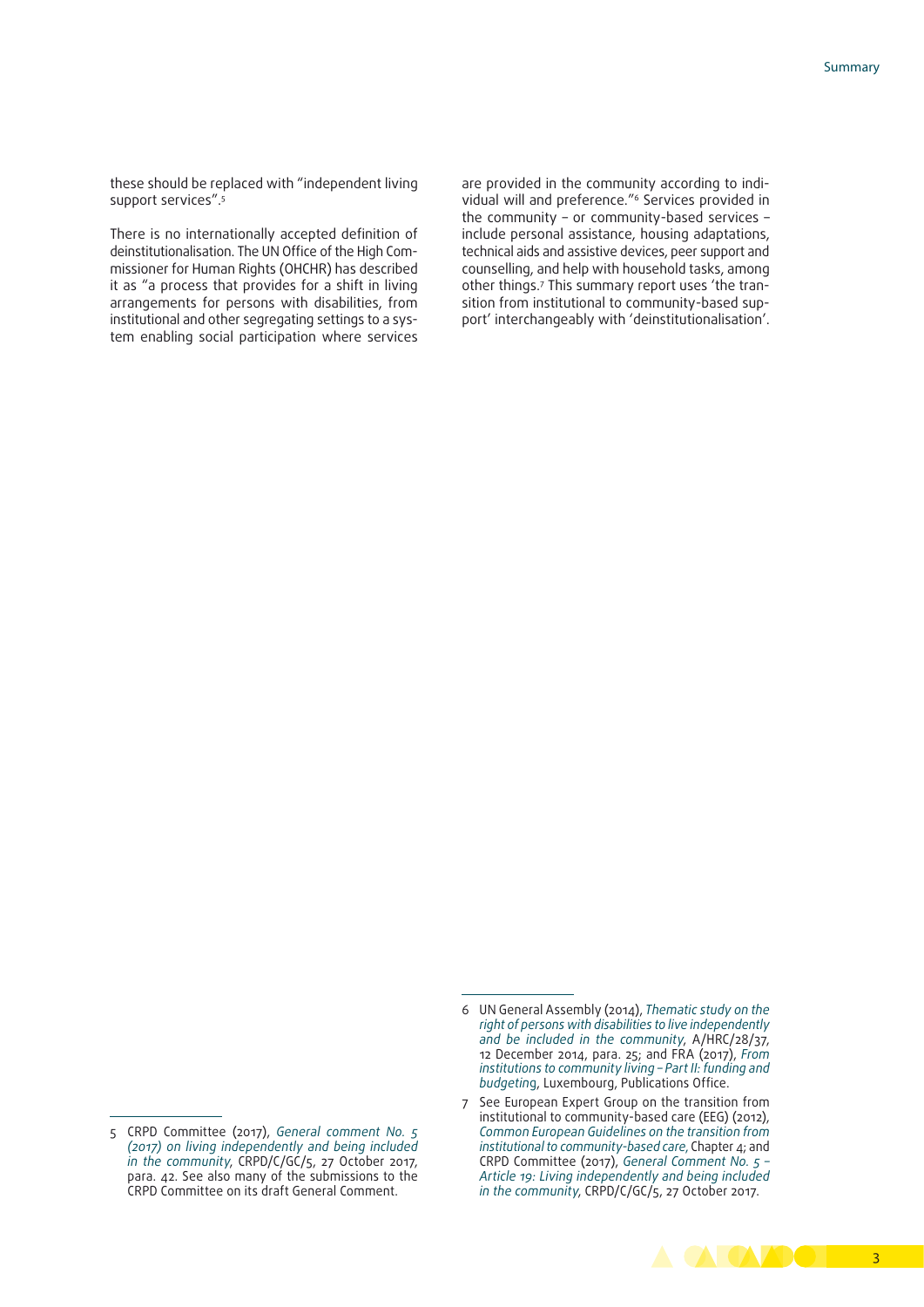## Key findings and FRA opinions

*"They have simply realised that their life is similar to ours, you see? […] And that really makes them happier."* (Slovakia, employee of an institutional service)

By ratifying the CRPD, the EU and all 28 of its Member States have committed to realising the right of persons with disabilities to live independently in the community. This includes achieving deinstitutionalisation for those persons with disabilities living in institutional settings. This research shows, however, that much remains to be done to make deinstitutionalisation a reality in practice. More than one million Europeans with disabilities continue to live in institutions.<sup>8</sup> Both they, and many people with disabilities already living in the community, are prevented from realising their potential by a lack of available and affordable support services, persisting stigma and discrimination, and inaccessible environments.

The following FRA opinions build on the findings of FRA's fieldwork to examine the drivers of and barriers to the deinstitutionalisation process, as experienced by the actors responsible for designing and implementing it, and by the individuals and families going through the transition process. (For an overview of the key drivers and barriers emerging from the research, see the [Annex](#page-9-0)). The opinions address

the five essential features of successful deinstitutionalisation that FRA identified on the basis of the research findings (see [Table 1](#page-3-0)).

Commitment to deinstitutionalisation and a change in attitudes emerge from the research as the most important features of successful deinstitutionalisation. As with all the features, they are closely interlinked: changes in attitudes towards persons with disabilities drive commitment to deinstitutionalisation, whereas commitments on paper mean little unless attitudes shift. Active cooperation, availability of guidance and practical organisation are the enabling elements that facilitate efforts to make deinstitutionalisation a reality. Both active cooperation and availability of guidance ensure that political commitment to deinstitutionalisation is carried through, and that changes in attitudes are fostered through a common goal and vision for independent living. Practical organisation, composed of a series of interdependent components, involves the everyday elements that enable life in the community. These are often difficult to put in place but invisible when working smoothly.

The FRA opinions primarily address policymakers in the EU institutions and the national administrations of EU Member States. The participants in the

| <b>Key feature</b>                                                             | <b>Explanation</b>                                                                                                                                                                                                                                                                                                  |
|--------------------------------------------------------------------------------|---------------------------------------------------------------------------------------------------------------------------------------------------------------------------------------------------------------------------------------------------------------------------------------------------------------------|
| <b>Commitment to</b><br>deinstitutionalisation                                 | On the part of authorities at the national, regional and/or local levels<br>$\bullet$<br>On the part of people involved in the process, that is, staff of services for persons<br>$\bullet$<br>with disabilities, families, persons with disabilities                                                               |
| A change in attitudes<br>towards persons with<br>disabilities                  | • Towards deinstitutionalisation and how services and support are provided to<br>persons with disabilities<br>Towards empowering persons with disabilities to live independently<br>$\bullet$                                                                                                                       |
| Active cooperation between<br>the people involved in<br>deinstitutionalisation | Between different levels of governance (national, regional, local)<br>Between different sectors involved in the deinstitutionalisation process (for<br>example health, housing, employment)<br>With families and persons with disabilities, the local community and disabled<br>$\bullet$<br>persons' organisations |
| Availability of guidance to<br>support deinstitutionalisation                  | • Tools on how to implement the deinstitutionalisation process<br>Training and re-training of staff who work on the deinstitutionalisation process<br>Pilot projects on deinstitutionalisation                                                                                                                      |
| <b>Practical organisation of</b><br>deinstitutionalisation                     | Organisation and implementation of the deinstitutionalisation process<br>$\bullet$<br>• Availability of support services in the community<br>Preparing people involved in the process for deinstitutionalisation                                                                                                    |

#### <span id="page-3-0"></span>**Table 1: Key features of a successful deinstitutionalisation process**

*Source: FRA, 2018*

<sup>8</sup> Mansell, J., Knapp, M., Beadle-Brown, J. and Beecham, J. (2007), *[Deinstitutionalisation and community living –](https://www.kent.ac.uk/tizard/research/DECL_network/documents/DECLOC_Volume_2_Report_for_Web.pdf)  [outcomes and costs: report of a European Study.](https://www.kent.ac.uk/tizard/research/DECL_network/documents/DECLOC_Volume_2_Report_for_Web.pdf) Volume 2: main report*, Canterbury, Tizard Centre, University of Kent.

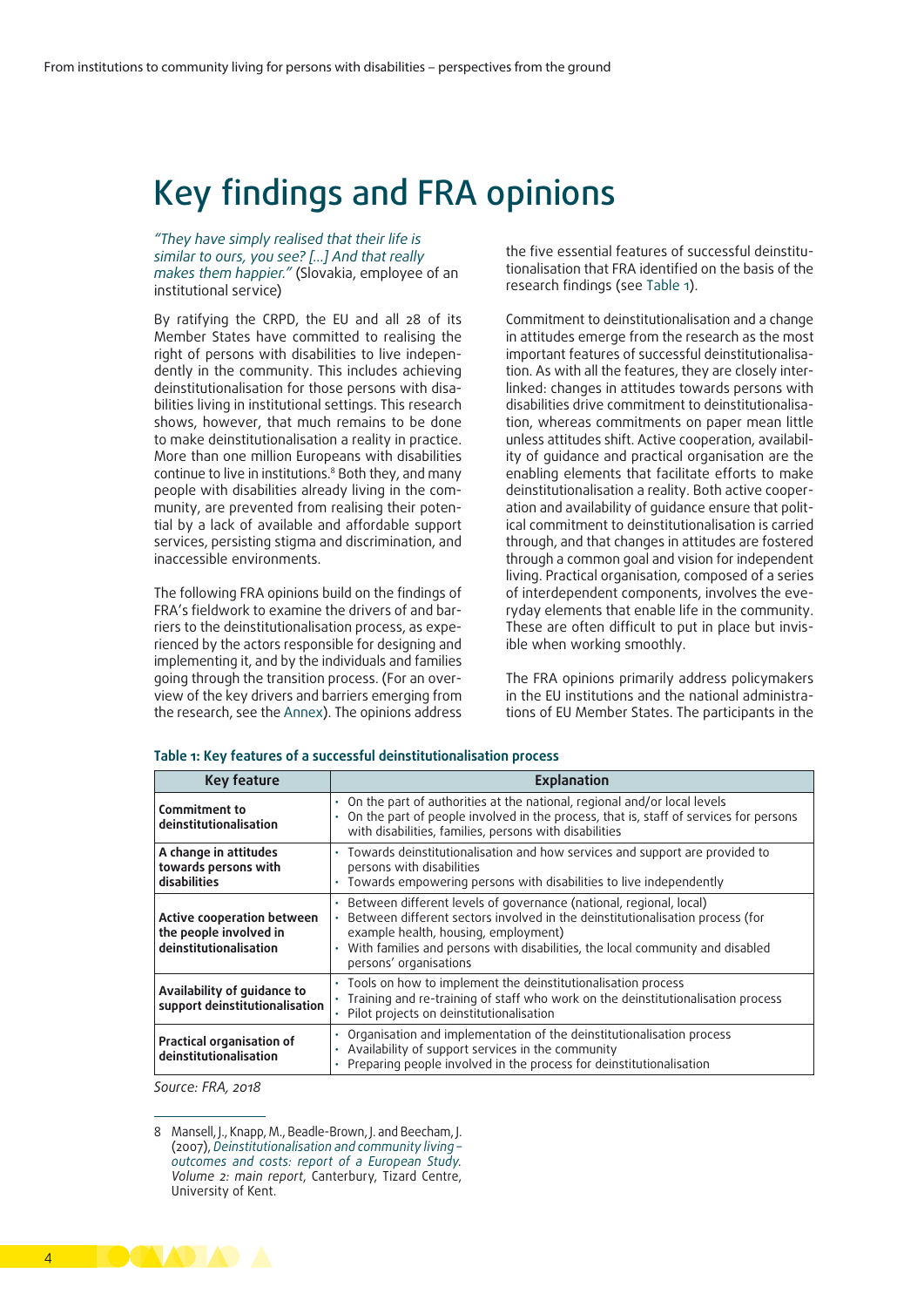research also proposed a wealth of other practical suggestions. These are relevant to a wider audience, including local and regional authorities, managers and staff of services for persons with disabilities, disabled persons' organisations, and persons with disabilities and their families. Many of these opinions echo those in previous FRA reports on the rights of persons with disabilities, in particular *From institutions to community living – Parts I, II and III* (2017), *Violence against children with disabilities: legislation, policies and programmes in the EU* (2015) and *Choice and control: the right to independent living* (2012).

When responding to the opinions, EU institutions and Member States should ensure that they fully involve persons with disabilities, through their representative organisations, as required by Article  $4(3)$ of the CRPD. Establishing or strengthening existing consultative mechanisms, such as advisory bodies that include persons with disabilities and their representative organisations, is one way to ensure the full participation of persons with disabilities in the design, implementation and monitoring of all efforts to further deinstitutionalisation.

## Common understanding of what deinstitutionalisation and independent living mean

Deinstitutionalisation entails fundamental changes in how and where services for persons with disabilities are provided, participants emphasised. It involves both a physical relocation from institutional settings to accommodation in the community, and a transformation in the culture shaping how services are delivered, so that they respond to individual needs and preferences. To ensure that community-based services promote autonomy and inclusion for persons with disabilities, these two elements must work in tandem.

However, understandings of these key terms across the participant groups often diverge from the definitions provided by the CRPD Committee in its General Comment on Article 19 of the convention, the research shows. Some participants saw independent living as meaning that persons with disabilities live in the community with limited or no financial and staff support. Others, particularly at the local level, felt that independent living is not appropriate for those with severe impairments or challenging behaviour. This is partly because of a lack of suitable community-based services for people with complex needs. Nevertheless, several participants noted that such attitudes often mean that deinstitutionalisation processes start with those with less

severe impairments, to the detriment of individuals with complex needs.

These different understandings prevent a common approach to putting deinstitutionalisation into practice. They also create frustration among the many different stakeholders involved in the process. Locallevel participants felt they are tasked to implement policy that does not reflect reality on the ground, for example. Representative organisations of persons with disabilities meanwhile worried that staff of disability and other social services, and policymakers, do not incorporate rights-based approaches in their work. This can impede successful transition processes, as different actors take different steps to implement their own understanding of independent living. The *Common European Guidelines on the transition from institutional to community-based care* aim to address this by providing policymakers at all levels with practical, rights-based advice on how to achieve deinstitutionalisation.9

Despite these differences, all the participants with personal experience of deinstitutionalisation – ranging from persons with disabilities to families, staff and community members – emphasised the positive impact it had on their lives. For persons with disabilities, it prompts greater choice and control, more personal space and privacy, and better relationships with staff, families and the wider community.

#### FRA opinion 1

*EU Member States should ensure that their laws, policies and programmes on deinstitutionalisation are in line with the concept of independent living set out in the CRPD. To do this, they can draw on the definitions set out in the general comment on Article 19 of the CRPD. Laws, policies and pro‑ grammes should incorporate all persons with di‑ sabilities, irrespective of the type and severity of impairment.*

*Member States could make use of the Common European Guidelines on the transition from insti‑ tutional to community-based care to inform trai‑ ning on key concepts for stakeholders responsible for deinstitutionalisation policy and implementa‑ tion. The European Commission should support the development of a common understanding of deinstitutionalisation in actions supported by the European Structural and Investment Funds by fur‑ ther promoting use of the Common European Gui‑ delines, particularly at the national level.*

<sup>9</sup> EEG (2012), *[Common European Guidelines on the](http://www.esn-eu.org/raw.php?page=files&id=334) [transition from institutional to community-based care](http://www.esn-eu.org/raw.php?page=files&id=334)*.

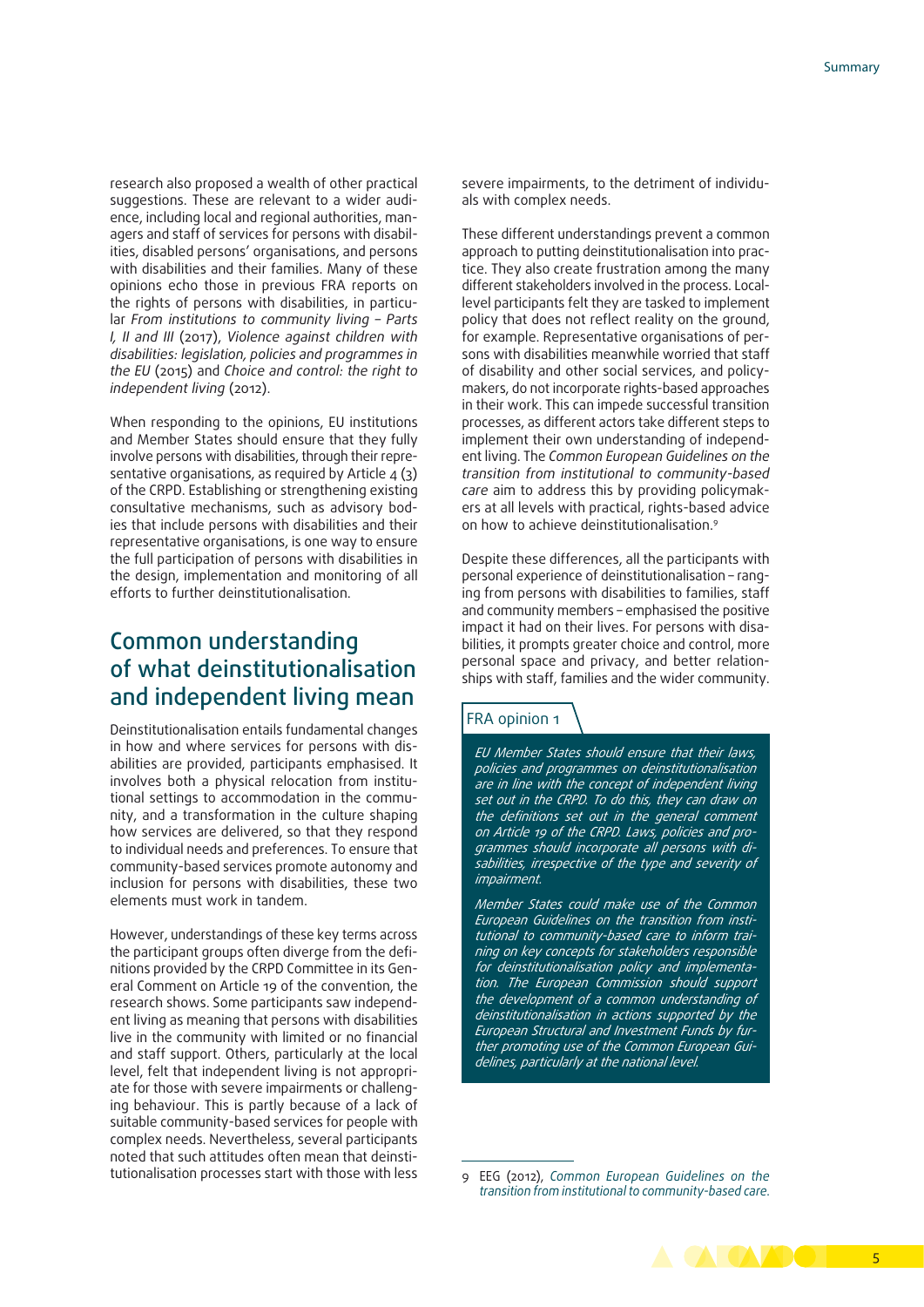## Commitment to deinstitutionalisation

Participants across countries and stakeholder groups agreed on the crucial importance of commitment to deinstitutionalisation across all levels of governance and among all stakeholders involved in the process. This commitment can derive from outside pressure, for example from the media or the EU, from individual stakeholders committed to deinstitutionalisation, and from the determined self-advocacy of persons with disabilities. Participants emphasised that commitment to developing laws and policies must be matched by a willingness to take the sometimes difficult steps to implement them.

At the national level, the research found strong signals of political will to implement the CRPD through legal reforms and targeted deinstitutionalisation strategies supported by adequate funding and actions to implement. Two-thirds of EU Member States have either adopted a dedicated strategy on deinstitutionalisation or included measures for deinstitutionalisation in a broader disability strategy, FRA's report *From institutions to community living – Part 1: commitments and structures* indicates. Participants welcomed these commitments, but expressed frustration at delays in their implementation. Many stakeholders at the local level argued that, in some cases, local commitment to deinstitutionalisation is stronger than national commitment. They felt that such local-level commitment can serve to inform, strengthen and campaign for greater national commitment.

#### FRA opinion 2

*All EU Member States should adopt deinstitutionalisation strategies. These strategies should include specific targets and clear deadlines, and be adequately financed. They should also be sufficiently broad in scope to cover the different sectors involved in the transition from institutio‑ nal to community-based support. These include health, employment and housing, in addition to support services for persons with disabilities.*

*The European Commission should include com‑ prehensive and explicit measures, within its areas of competence, for the protection, promotion and fulfilment of the right to independent living in the post-2020 European disability strategy. To deliver on commitments contained in the European Pillar of Social Rights, the EU legislature should proceed swiftly with concrete legal initiatives to implement the principles and rights enshrined in the Pillar.*

Funding that is insufficient, poorly spent or difficult to access undermines efforts to achieve successful deinstitutionalisation, participants argued. They highlighted the need to shift funding from institutional to community-based services, and to provide additional resources to cover the costs of running institutional and community-based services in parallel during the transition phase. Individualised financial support models, such as direct payments and personal budgets, promote greater choice and control for persons with disabilities, they felt.

Many participants in Bulgaria and Slovakia highlighted the importance of European Structural and Investment Funds (ESIF) in funding deinstitutionalisation. However, using ESIF presents several practical challenges, they pointed out: these provide important lessons for the post-2020 funding period. ESIF's project-based approach means that funding is time bound, which makes the sustainability of projects questionable if national funding is either not in place or insufficient to continue the activity when the ESIF project ends. In addition, restrictions on which organisations ESIF can finance, and a failure to take full advantage of the different activities that ESIF can fund, can mean that more innovative practices struggle to access financing.

#### FRA opinion 3

*EU Member States, and the European Commission when ESIF are involved, should allocate resources for the prompt deinstitutionalisation of persons with disabilities. They should phase out invest‑ ment in institutions and instead sufficiently fund services in the community that persons with disa‑ bilities guide and control. They should pay particu‑ lar attention to developing personalised financial support options. These actions should have clear timelines and be subject to robust and independent monitoring,*

*EU institutions and Member States should take advantage of the full range of EU financial tools to support the transition from institutional to com‑ munity-based support. This should include training and capacity building for staff, developing indivi‑ dual support plans, and funding home adaptations and other infrastructure. The EU legislature should ensure that the post-2020 ESIF regulations build on the current legal framework and contain strong fundamental rights guarantees to ensure that the EU fully respects its human and fundamental rights obligations under the CRPD and the Charter for Fundamental Rights.*

Depriving people of legal capacity both leads to and lengthens institutionalisation by preventing people with disabilities from making choices about their lives, participants reported. It also has an impact on

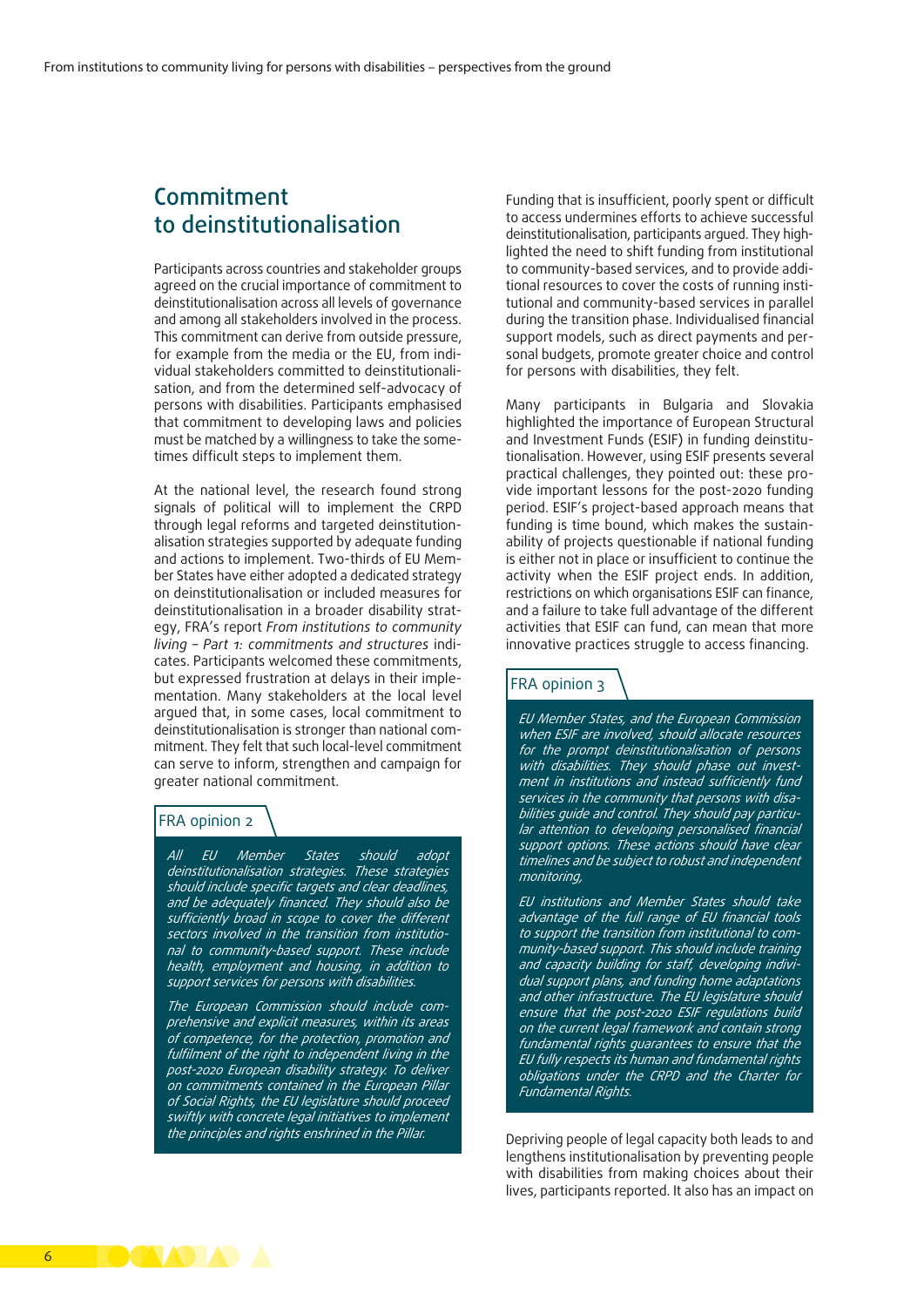how people with disabilities are viewed, participants highlighted, because it casts them as being unable to express their preferences. This reinforces the findings of FRA's report *Legal capacity of persons with intellectual disabilities and persons with men‑ tal health problems*, in which participants reported that their guardians took decisions over where they should live.<sup>10</sup>

#### FRA opinion 4

*In line with their obligations under Article 12 of the CRPD, EU Member States should abolish all subs‑ tituted decision-making schemes and develop al‑ ternative supported decision-making mechanisms that empower people with disabilities to make decisions about their lives.*

## A change in attitudes towards persons with disabilities

Attitudes towards persons with disabilities are generally improving, participants felt. At the societal level, this is in large part a result of people with disabilities gradually becoming more visible. This contributes to a positive cycle: as people with disabilities become more visible and active in the community, communities are more welcoming to them, making the transition process easier. At the individual level, positive attitudes among staff of disability services empower people with disabilities to transition to the community and set a positive example for other colleagues.

However, strongly embedded beliefs that people with disabilities should be 'looked after' and 'cared for' persist among staff, family members and, in some cases, persons with disabilities themselves. When staff hold them, such attitudes both prevent people with disabilities from leaving institutions, and lead to institutional approaches being carried over into community-based services. Among families, concerns about a lack of appropriate support services in the community fuel fears for the safety and security of their relatives if they start living independently in the community. This contributes to resistance towards deinstitutionalisation efforts. For persons with disabilities, the lack of opportunities in institutions to acquire and develop everyday life skills can leave them feeling ill-equipped for life in the community.

#### FRA opinion 5

*EU institutions and Member States should develop campaigns at the national and local levels to raise awareness of the right of persons with disabilities to live independently and be included in the com‑ munity. The campaigns should include activities targeting the general public, national and local public officials, and service providers, as well as persons with disabilities and their families. They should focus on reshaping perceptions of disability, promoting diversity and tackling the stigma around disability. Any campaign should be fully accessible to persons with disabilities.*

Participants felt that positive stories of people with disabilities living ordinary lives in the community help to reshape perceptions of disability and counter the 'fear of the unknown'. These success stories are important both at the societal level, to help shape public attitudes, and at the individual level, where concrete examples of people transitioning from institutional to community-based services can help alleviate doubts that deinstitutionalisation is possible.

#### FRA opinion 6

*EU institutions and Member States should work with media and other communication providers to develop and disseminate positive images of persons with disabilities living independently and being included in their communities. These could include stories of persons with disabilities gai‑ ning choice and control over their lives through deinstitutionalisation.*

## Active cooperation between the people involved in the deinstitutionalisation process

Deinstitutionalisation involves a wide range of actors. Systematic coordination and effective cooperation between them is essential. They include public authorities at the national, regional and local levels, and across sectors ranging from disability services to health, education and employment, as well as third sector organisations. But it also encompasses those whose involvement is personal rather than professional: families, local communities and persons with disabilities.

Participants spoke extensively about the importance of cooperation, but reported that it is often lacking in practice. They pointed to gaps in cooperation both between different levels of government and across different sectors, driven in part by a tendency for stakeholders to focus only on their specific role in



<sup>10</sup> FRA (2013), *[Legal capacity of persons with intellectual](http://fra.europa.eu/en/publication/2013/legal-capacity-persons-intellectual-disabilities-and-persons-mental-health-problems) [disabilities and persons with mental health problems](http://fra.europa.eu/en/publication/2013/legal-capacity-persons-intellectual-disabilities-and-persons-mental-health-problems),* Luxembourg, Publications Office.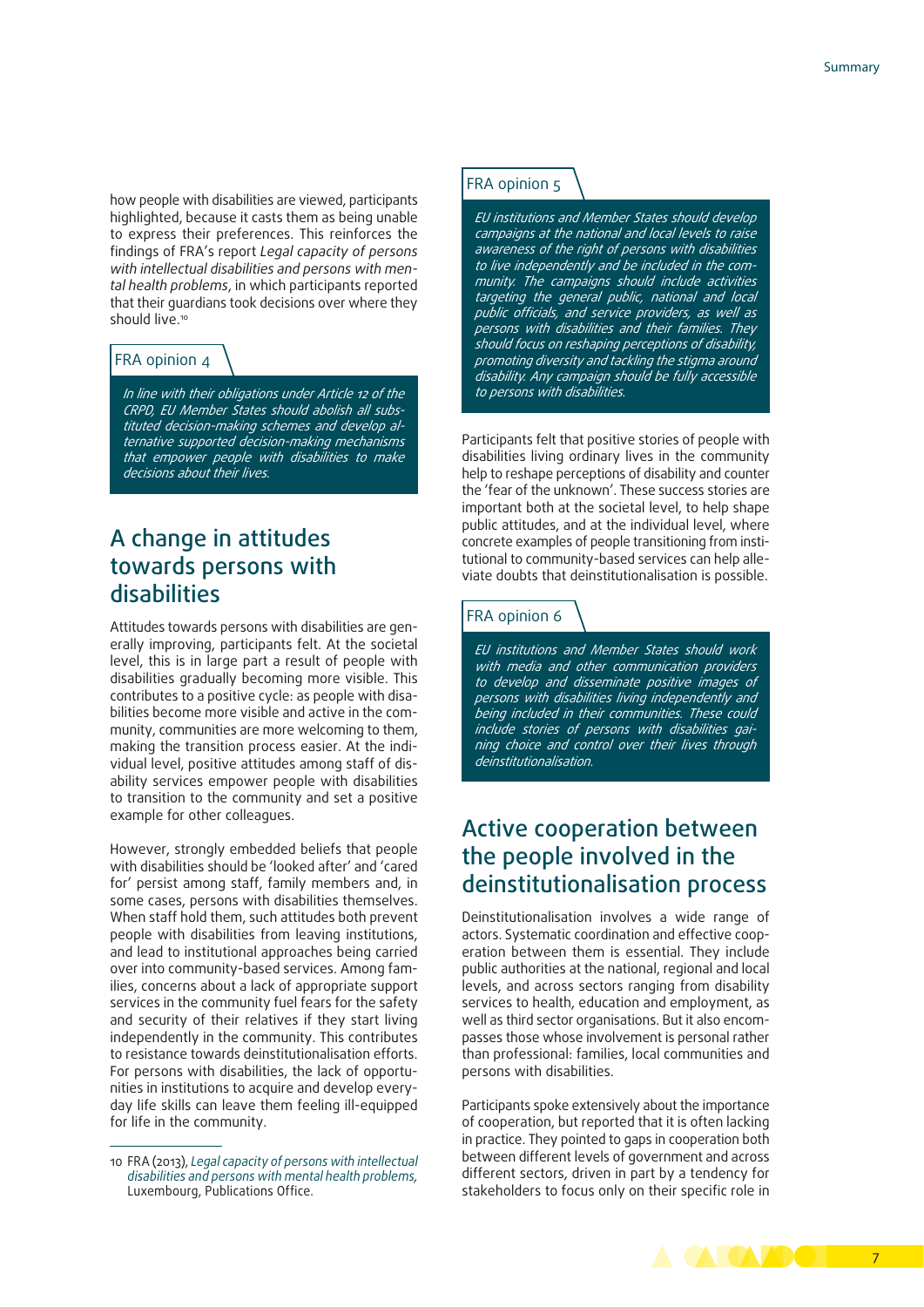the process and a lack of clarity about which bodies are responsible for what part of the transition process. Establishing working groups bringing together a wide range of relevant actors can improve coordination, cement cooperation and support a holistic approach to deinstitutionalisation, participants felt.

#### FRA opinion 7

*EU Member States should develop mechanisms and processes to ensure effective coordination and cooperation between municipal, local, regional and national authorities, and across relevant sectors, including housing, employment, health and social services. This could include establishing a wor‑ king group to coordinate actions and assess pro‑ gress towards deinstitutionalisation, composed of representatives of different governance levels and sectors, service providers, and persons with disabi‑ lities and their family members.*

Some local-level participants reported feeling excluded from decision-making processes. They argued that this left national policymakers, in particular, without access to knowledge and experience of the everyday process of deinstitutionalisation. This increases the risk of developing policies that prove unworkable in practice.

#### FRA opinion 8

*When developing and implementing policies, action plans and guidelines on deinstitutionalisa‑ tion, EU Member States should consult and actively engage frontline practitioners with experience and knowledge of implementing the transition from institutional to community-based support.*

Many participants pointed to the important contribution of so-called third sector organisations, such as associations, non-profit organisations, cooperatives, social enterprises and non-governmental organisations (NGOs), throughout the deinstitutionalisation process. At the policy level, they credited these organisations with achieving legislative reforms through their advocacy work. In implementation terms, they both pilot new and innovative services and provide valued expert advice on how to achieve deinstitutionalisation.

#### FRA opinion 9

*EU Member States should actively engage relevant third sector organisations in the design and delivery of deinstitutionalisation policies and programmes.*

## Availability of guidance to support the deinstitutionalisation process

Many participants spoke of struggling to translate the principles of autonomy, choice and control into practice. Practitioners reported an absence of guidance from the national level on how to apply law and policy to the realities they experience in their daily work. They identified more concrete and better targeted guidance as key to enabling them to implement a person-centred approach in practice. Participants also highlighted that guidance should be complemented by opportunities to see and discuss good practices in person. Learning exchanges allow stakeholders to acquire new knowledge and ideas on how to design and implement deinstitutionalisation, they noted.

Gaps in guidance to persons with disabilities and their families left some participants feeling unclear about what would happen to them and when during the deinstitutionalisation process, and reduced their ability to participate actively in the process.

#### FRA opinion 10

*EU Member States should develop practical guidelines, protocols and toolkits on how to imple‑ ment deinstitutionalisation, in collaboration with people with disabilities and frontline staff. This gui‑ dance should focus on providing practitioners with concrete advice to support their daily work, inclu‑ ding how to identify individual needs, prepare sup‑ port plans and develop independent living skills in people with disabilities. This could be accompanied by guidance for persons with disabilities and their families on the main stages of the deinstitutionali‑ sation process.*

*EU Member States should facilitate learning exchanges between localities, regions and countries. The European Commission should fur‑ ther develop and strengthen mechanisms to foster exchange of good practices between EU Member States. This should incorporate funding, including through the use of ESIF, short-term field visits and longer-term professional exchanges to enable peer-to-peer learning.*

Participants highlighted training for staff as a critical component of transforming institutional practices into person-centred approaches based on an independent living philosophy. This encompasses both training for new staff entering disability services and, in particular, re-training for existing staff on how to change the way they deliver services to meet the requirements of the CRPD. Training for staff working in other sectors such as health, employment

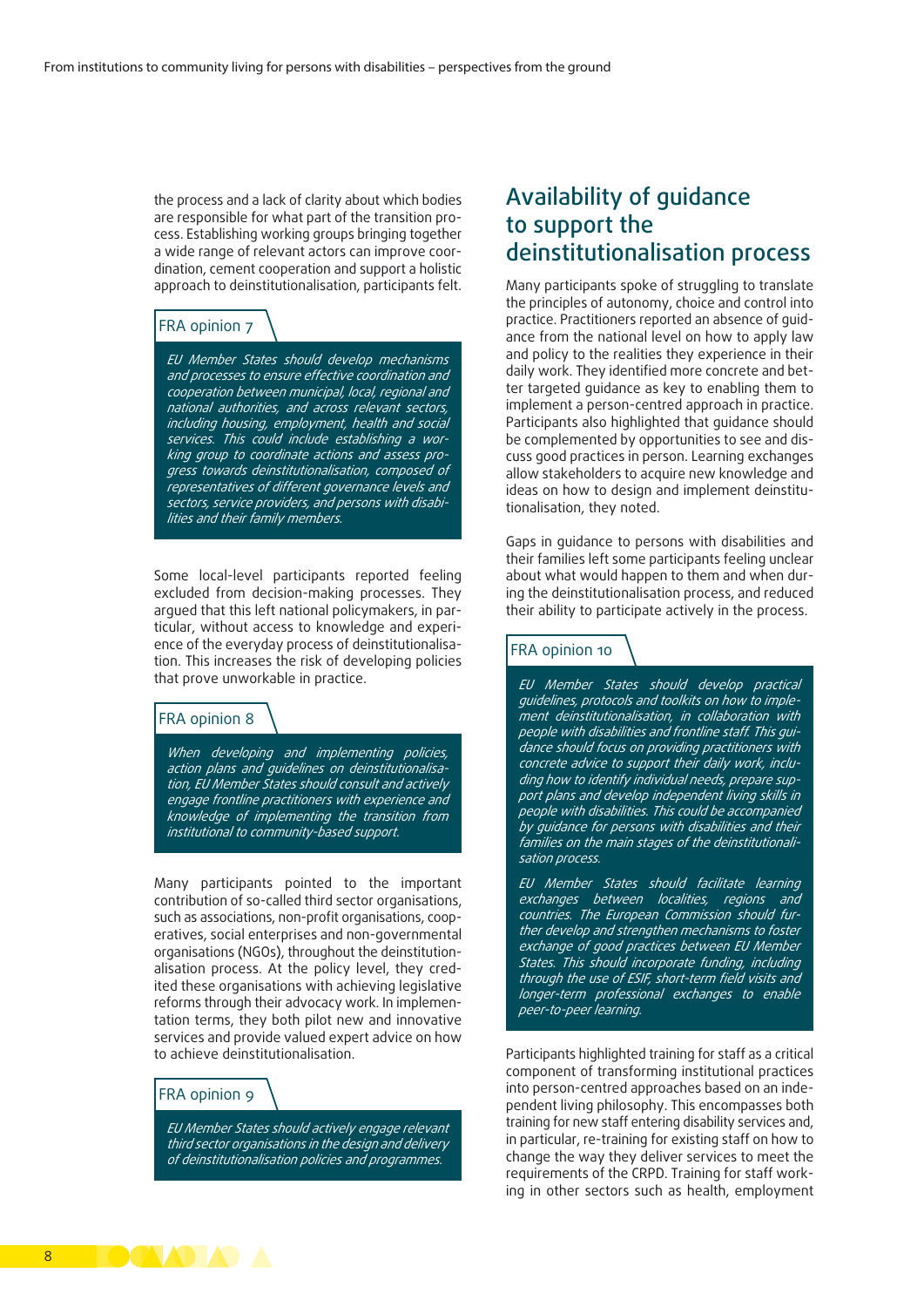and transport is also necessary. Participants emphasised that training should be on-going and based on practical examples.

#### FRA opinion 11

*EU Member States should provide compulsory training for all actors involved in the deinstitutio‑ nalisation process on how to embed the principles of choice and control for persons with disabilities in their work. They should pay particular attention to training frontline staff, whether newly recruited or long-serving, to implement person-centred ap‑ proaches in the delivery of services.*

## Practical organisation of the deinstitutionalisation process

Participants emphasised two core elements of organising deinstitutionalisation in practice: developing specialised support services in the community, and making general services available to the public accessible to persons with disabilities. Both are, however, lacking. Specialised support services in the community include personal assistance, housing adaptations, technical aids, sign language interpreters, peer support and daycare centres, among others.

The absence of appropriate community-based disability services prevents people from leaving institutions, as they remain the only source of essential support. It also impedes the full realisation of independent living in the community, by curtailing the ability of people with disabilities to exercise choice and control over their lives. Participants reported that many community-based services are based on a 'one size fits all' approach, rather than being tailored to the needs and wishes of individuals. Efforts to develop more responsive services are sometimes undermined by overly rigid rules and regulations, participants report. Developing individual support plans for persons with disabilities is one way to help these services better their individual needs.

#### FRA opinion 12

*EU Member States should ensure that a range of community-based living arrangements are avai‑ lable to give persons with disabilities, regardless of type and degree of impairment, a meaningful choice over where to live.*

*EU Member States should ensure that adequate, good-quality and freely chosen personalised support for independent living is available for all persons with disabilities. This support should be available regardless of an individual's living arran‑ gements. It should also be under the user's control. EU Member States should pay particular attention to developing personal assistance services.*

Housing, healthcare and transport services are often not accessible to persons with disabilities or unresponsive to their needs. Participants emphasised that being unable to access these services, and facing discrimination and prejudice when trying to do so, deepen the isolation of people with disabilities. This is compounded by the difficulties of accessing employment on the open labour market, which deprive people with disabilities of a route to financial stability and social inclusion.

#### FRA opinion 13

*The EU and its Member States should develop, spread awareness of and monitor through inspec‑ tions the implementation of minimum standards and guidelines for the accessibility of facilities and services that are open or provided to the public. The minimum standards should encompass the accessibility needs for all persons with disabilities.*

*EU Member States should develop measures to ensure non-discrimination on the grounds of disa‑ bility in employment and occupation, in line with their obligations under the Employment Equality Directive and in cooperation with their national equality bodies. They should develop programmes to facilitate equal access to employment on the open labour market for people with disabilities.*

For persons with disabilities themselves, participants emphasised the role of opportunities to develop independent living skills such as cooking, shopping or cleaning, which are not developed when living in institutionalised settings. Participants highlighted that this can help make the prospect of deinstitutionalisation less daunting for people with disabilities and reduce families' concerns that their relatives lack the everyday skills necessary for living independently in the community.

#### FRA opinion 14

*EU Member States should establish programmes to develop and strengthen the independent living skills of persons with disabilities, in close coope‑ ration with persons with disabilities and their re‑ presentative organisations. Member States should ensure that all such activities are fully accessible to all persons with disabilities, irrespective of type and degree of impairment.*

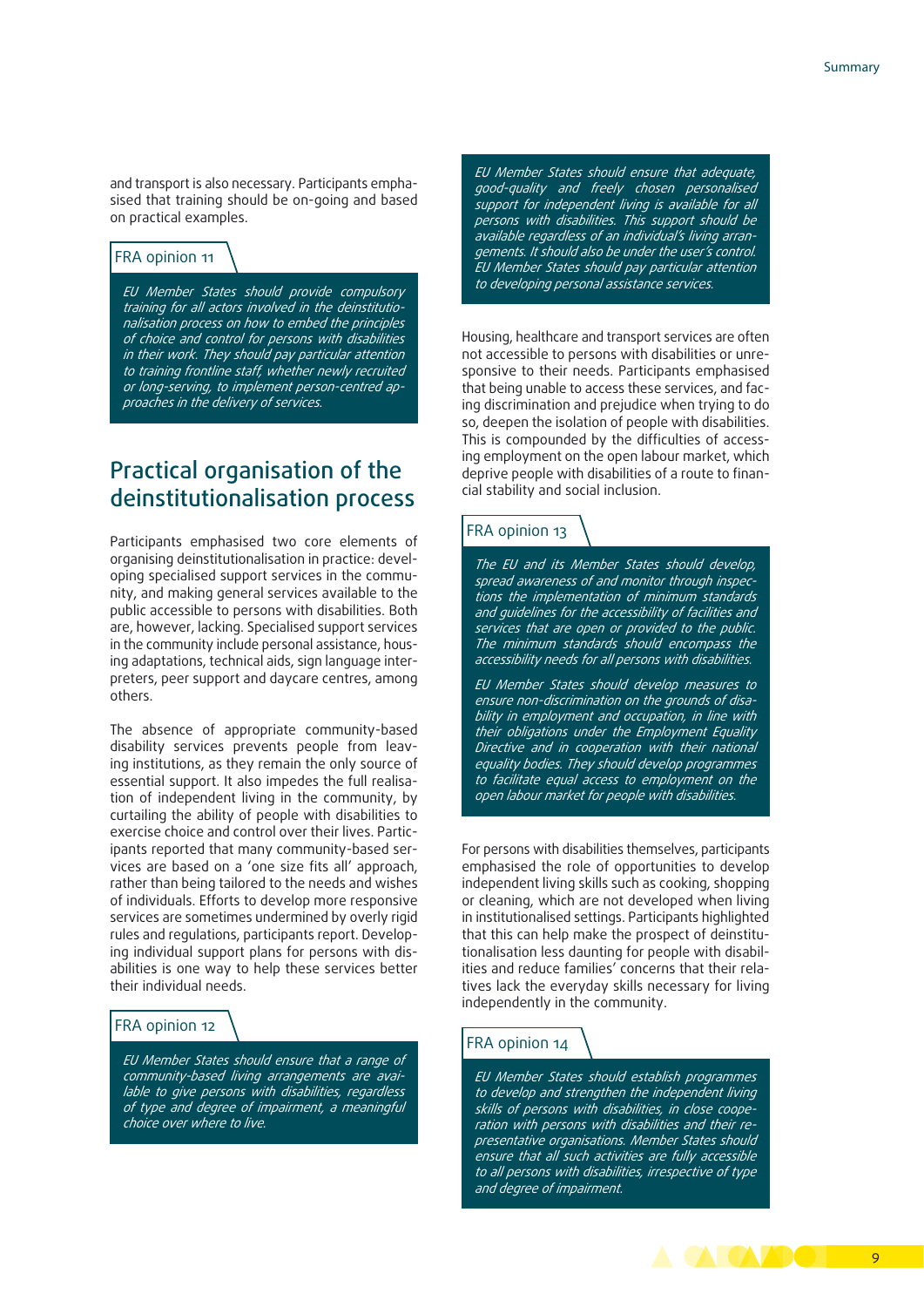## <span id="page-9-0"></span>Annex: Overview of drivers of and barriers to deinstitutionalisation

[Table 2](#page-9-1) presents an overview of the key drivers of and barriers to deinstitutionalisation emerging from the FRA research.

<span id="page-9-1"></span>**Table 2: Overview of drivers of and barriers to deinstitutionalisation**

| <b>Key drivers</b>                                                                                                                                                                                                                                                                                                                                 | deinstitutionalisation<br>Essential feature of | <b>Key barriers</b>                                                                                                                                                                                                                                                                         |
|----------------------------------------------------------------------------------------------------------------------------------------------------------------------------------------------------------------------------------------------------------------------------------------------------------------------------------------------------|------------------------------------------------|---------------------------------------------------------------------------------------------------------------------------------------------------------------------------------------------------------------------------------------------------------------------------------------------|
| National political commitment<br>to deinstitutionalisation<br>Political commitment at the national level,<br>backed up with adequate policies and<br>implementation measures, is crucial for successful<br>deinstitutionalisation.                                                                                                                 |                                                | Insufficient, difficult to access or poorly assigned<br>funding<br>Insufficient, poorly spent or difficult to access<br>funding is a recurring barrier. Some participants,<br>however, pointed to examples of good results<br>achieved in the absence of specific funding.                  |
| <b>Commitment at local level</b><br>For the process to move forward, national<br>commitment should be complemented by<br>commitment at the local level. Local-level<br>commitment can serve to inform, strengthen and<br>campaign for greater national commitment.                                                                                 | Commitment to deinstitutionalisation           | Vested interests trying to block<br>deinstitutionalisation<br>Participants spoke of instances of corruption, and<br>reluctance on the part of providers of institutional<br>services to change existing models.                                                                             |
| External pressure to hasten deinstitutionalisation<br>National commitment sometimes emerges in<br>response to external pressures from the media,<br>monitoring reports and the EU itself, particularly<br>in relation to ESIF. However, many participants<br>questioned if this would produce reactive results<br>that could be of poorer quality. |                                                | Deprivation of legal capacity<br>Deprivation of legal capacity can lead to or<br>lengthen institutionalisation and contributes to<br>risk aversion among staff, resulting in people<br>being assessed as needing much higher levels of<br>support than they actually do.                    |
| Persons with disabilities demanding<br>deinstitutionalisation<br>Empowerment of persons with disabilities<br>is a crucial aspect of commitment to<br>deinstitutionalisation.                                                                                                                                                                       |                                                |                                                                                                                                                                                                                                                                                             |
| Changes in public attitudes towards persons with<br>disabilities<br>Deinstitutionalisation creates a 'virtuous cycle':<br>as people with disabilities become more visible<br>in the community, communities are more<br>welcoming of them, making the transition process<br>easier.                                                                 | towards persons with                           | Institutional models of 'care' persisting<br>Strongly embedded beliefs that people with<br>disabilities should be 'looked after' and 'cared for'<br>both prevent people from leaving institutions and<br>lead to the persistence of institutional practices in<br>community-based services. |
| Media and individual stories redefining public<br>perceptions of people with disabilities<br>Positive representations of people with<br>disabilities can help to reshape perceptions of<br>disability and counter 'fear of the unknown'.                                                                                                           | lities<br>disabi                               | Learned dependence of persons with disabilities<br>Institutionalisation often leaves people with<br>disabilities without the basic independent living<br>skills needed in the community.                                                                                                    |
| Changes in staff attitudes towards people<br>with disabilities<br>Staff committed to independent living empower<br>people with disabilities to transition to the<br>community and set a positive example for other<br>colleagues.                                                                                                                  | A change in attitudes                          | Family resistance to deinstitutionalisation<br>Families are often reluctant to support<br>deinstitutionalisation for their relatives because<br>of concerns about the availability of community-<br>based services and about safety and security in<br>the community.                       |

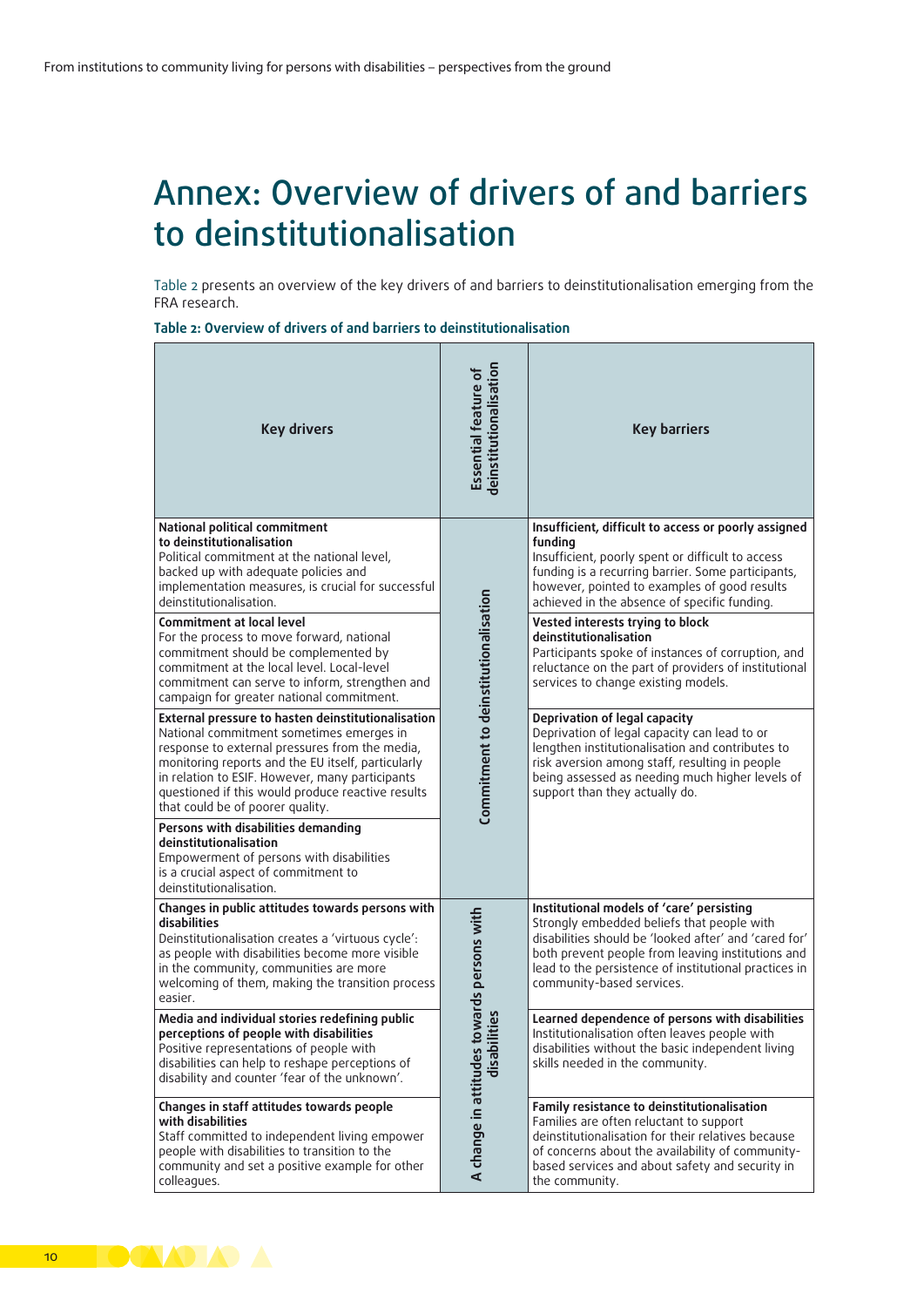| <b>Cooperation at local level</b><br>Effective cooperation between different actors<br>at the local level is an essential component of<br>successful deinstitutionalisation. This can take<br>the form of formal working groups or networks,<br>or more informal working relationships between<br>different actors.<br>Cooperation with the families of persons<br>with disabilities<br>Involving families throughout the<br>deinstitutionalisation process helps to overcome<br>any resistance to the transition, and allows<br>families to participate actively in the process. | Active cooperation between the people involved<br>in the deinstitutionalisation process | Lack of cooperation between and across sectors<br>Inadequate or ineffective cooperation can create<br>confusion about responsibilities for implementing<br>deinstitutionalisation. Participants reported<br>a tendency to focus only on their role rather than<br>on the process as a whole.<br>Lack of cooperation between different levels<br>of governance<br>Gaps in cooperation between national, regional<br>and local actors can leave practitioners feeling<br>excluded from decision-making processes around<br>deinstitutionalisation. It also increases the risk<br>of developing policies that prove unworkable in<br>practice. |
|-----------------------------------------------------------------------------------------------------------------------------------------------------------------------------------------------------------------------------------------------------------------------------------------------------------------------------------------------------------------------------------------------------------------------------------------------------------------------------------------------------------------------------------------------------------------------------------|-----------------------------------------------------------------------------------------|---------------------------------------------------------------------------------------------------------------------------------------------------------------------------------------------------------------------------------------------------------------------------------------------------------------------------------------------------------------------------------------------------------------------------------------------------------------------------------------------------------------------------------------------------------------------------------------------------------------------------------------------|
| Cooperation with actors bringing innovation<br>and change<br>Cooperating with third sector organisations and<br>NGOs brings innovative ideas and experiences to<br>the deinstitutionalisation process.                                                                                                                                                                                                                                                                                                                                                                            |                                                                                         | Lack of cooperation with the local community<br>Not involving the local community in<br>deinstitutionalisation processes can further<br>entrench resistance to deinstitutionalisation.                                                                                                                                                                                                                                                                                                                                                                                                                                                      |
| Pilot projects showcasing how<br>deinstitutionalisation works in practice<br>Visiting pilot projects and learning exchanges<br>allows stakeholders to acquire new<br>knowledge and ideas on how to implement<br>deinstitutionalisation.                                                                                                                                                                                                                                                                                                                                           |                                                                                         | Insufficient guidance from national to local level<br>Lack of actionable guidance from national<br>policymakers makes it more difficult for<br>practitioners to implement deinstitutionalisation<br>law and policy in practice.                                                                                                                                                                                                                                                                                                                                                                                                             |
| Staff (re-)training and recruitment<br>Recruiting new staff and re-training existing<br>ones is an essential component of instilling<br>an independent living philosophy in disability<br>services.                                                                                                                                                                                                                                                                                                                                                                               | deinstitutionalisation process<br>Availability of quidance<br>to support the            | Insufficient preparation and information for<br>persons with disabilities and their families<br>Lack of information about how and when<br>deinstitutionalisation will take place can create<br>confusion and reduce the ability of persons<br>with disabilities and their families to participate<br>actively in the process.                                                                                                                                                                                                                                                                                                               |
| Individual support plans for persons with<br>disabilities<br>Individual plans can help to identify an individual's<br>wishes and support persons with disabilities<br>during and after deinstitutionalisation.                                                                                                                                                                                                                                                                                                                                                                    |                                                                                         | Lack of specialised support services in the<br>community for people with disabilities<br>The absence of appropriate community-based<br>services for persons with disabilities prevents<br>people from leaving institutions and impedes<br>the full realisation of independent living in the<br>community.                                                                                                                                                                                                                                                                                                                                   |
| Developing independent living skills<br>Opportunities to develop everyday skills, for<br>example in so-called 'training apartments', help<br>to equip people with disabilities for life in the<br>community.                                                                                                                                                                                                                                                                                                                                                                      | alisation process                                                                       | Inaccessible general services, including housing,<br>health and transport services<br>Many services available to the general public<br>are inaccessible for persons with disabilities,<br>leaving them without crucial support and unable<br>to participate in community life on an equal basis<br>with others.                                                                                                                                                                                                                                                                                                                             |
|                                                                                                                                                                                                                                                                                                                                                                                                                                                                                                                                                                                   | Practical organisation of the deinstitution                                             | Inflexible rules and regulations on the provision<br>of services to people with disabilities<br>Excessively rigid rules and regulations can<br>perpetuate an institutional culture in community-<br>based services and suppress innovation.                                                                                                                                                                                                                                                                                                                                                                                                 |
|                                                                                                                                                                                                                                                                                                                                                                                                                                                                                                                                                                                   |                                                                                         | Lack of employment opportunities<br>People with disabilities face numerous barriers<br>to entering the labour market, depriving them<br>of a crucial route to financial stability and social<br>inclusion.                                                                                                                                                                                                                                                                                                                                                                                                                                  |
|                                                                                                                                                                                                                                                                                                                                                                                                                                                                                                                                                                                   |                                                                                         | <b>Staff working conditions</b><br>Concern among staff that their working conditions<br>will deteriorate as a result of deinstitutionalisation<br>can undermine their support for the process.                                                                                                                                                                                                                                                                                                                                                                                                                                              |